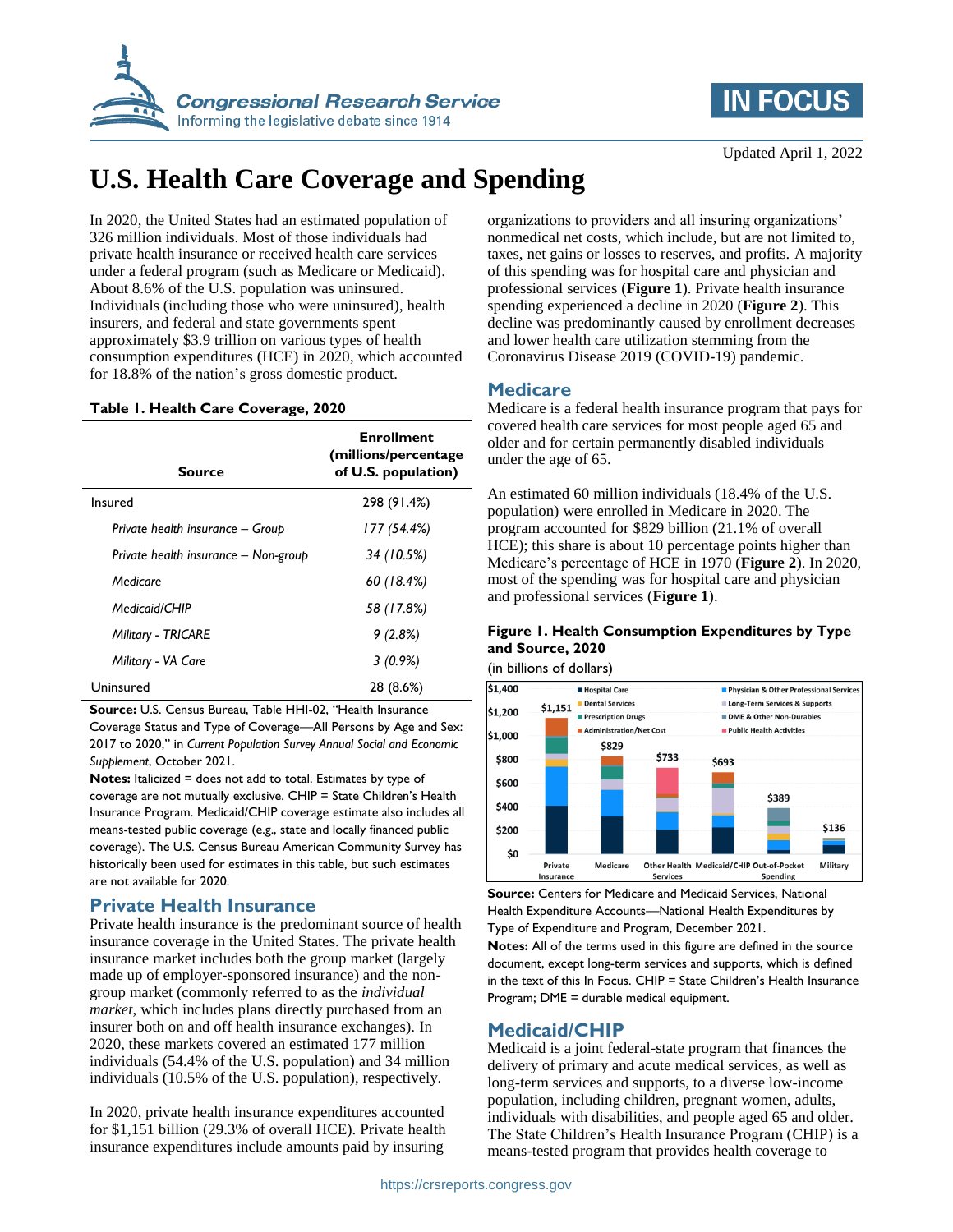targeted low-income children and pregnant women in families that have annual income above Medicaid eligibility levels but have no health insurance.

### <span id="page-1-0"></span>**Figure 2. Health Consumption Expenditures (HCE) by Source as a Percentage of Total HCE, 1960-2020**



**Source:** Centers for Medicare and Medicaid Services, National Health Expenditure Accounts—National Health Expenditures by Type of Service and Source of Funds, CY1960-2020, December 2021. **Notes:** CHIP = State Children's Health Insurance Program.

An estimated 58 million individuals (17.8% of the U.S. population) received Medicaid or CHIP in 2020, and the programs accounted for \$693 billion (17.6% of overall HCE). This spending is about 10 percentage points higher than Medicaid/CHIP's percentage of total HCE in 1970 (**[Figure 2](#page-1-0)**). Furthermore, Medicaid spends the highest percentage of its expenditures on long-term services and supports, which include (1) other health, residential, and personal care; (2) nursing care facilities and continuing care retirement communities; and (3) home health care (**[Figure](#page-0-0)  [1](#page-0-0)**). Long-term services and supports also include some postacute care (i.e., skilled care provided over a short term, typically after a hospitalization).

## **Military**

Health care services for military servicemembers, veterans, and their dependents are provided by the Department of Defense, through programs such as TRICARE, and the Department of Veterans Affairs. In 2020, an estimated 9 million individuals (2.8% of the U.S. population) had TRICARE and 3 million (0.9% of the U.S. population) individuals had VA Care. Together, these departments accounted for \$136 billion (3.5%) of total HCE.

## **Other Health Services**

Other health care spending covers services provided through public and private programs not listed above, including worksite health care programs, philanthropic support, Indian Health Service activities, workers' compensation, general assistance, the Maternal and Child Health program, vocational rehabilitation, Substance Abuse and Mental Health Services Administration grants, federal and state public health activities, school health programs, and other programs whose primary focus is the provision of care or treatment of disease. Other health services saw a sharp increase in spending in 2020 to \$733 billion (18.7% of total HCE) (**[Figure 2](#page-1-0)**). This increase was primarily due to federal health spending addressing the COVID-19 pandemic, such as Paycheck Protection Program loans, Provider Relief Fund payments, and public health activities.

## **Out-of-Pocket Spending**

Out-of-pocket spending (other than premiums) includes all amounts paid by the privately insured and other insured individuals for coinsurance, deductibles, and services not covered by insurance. It also includes any amounts paid by the uninsured for health care goods and services. Among all individuals, out-of-pocket spending totaled \$389 billion (9.9% of total HCE) in 2020.

## **The Uninsured**

Approximately 28 million individuals (8.6% of the U.S. population) were uninsured in 2020. The uninsured rate was relatively stable from 2008 to 2013 before dropping 6 percentage points by 2016 to 8.6% (**[Figure 3](#page-1-1)**). This drop in the uninsured rate corresponds with increases in non-group coverage and Medicaid/CHIP coverage, which are associated with the implementation of various provisions of the Patient Protection and Affordable Care Act (ACA; P.L. 111-148, as amended), such as the exchanges and premium tax credits and the Medicaid expansion. The uninsured rate slowly increased from 2016 to 2019.

#### <span id="page-1-1"></span>**Figure 3. Health Insurance Coverage by Source as a Percentage of Total U.S. Population, 2008-2019**



**Source:** U.S. Census Bureau, Table HIC-4\_ACS, "Health Insurance Coverage Status and Type of Coverage by State-All Persons: 2008 to 2019," in American Community Survey, September 2020. **Notes:** Estimates by type of coverage are not mutually exclusive. CHIP = State Children's Health Insurance Program. Medicaid/CHIP coverage estimate also includes all means-tested public coverage, such as state and locally financed public coverage.

The cost of care for the uninsured population is accounted for in multiple spending categories (**[Figure 1](#page-0-0)** and **[Figure](#page-1-0)  [2](#page-1-0)**). Payments made by uninsured individuals for health care services are included in the out-of-pocket total. Any amounts received by providers that help to partially and/or indirectly cover the cost of care for the uninsured are accounted for in corresponding source totals (e.g., Medicare and Medicaid disproportionate share hospital payments are included in program totals).

For more information about federal health programs, see the CRS Health Care issue area page at http://www.crs.gov/ iap/health-care.

**Ryan J. Rosso**, Analyst in Health Care Financing